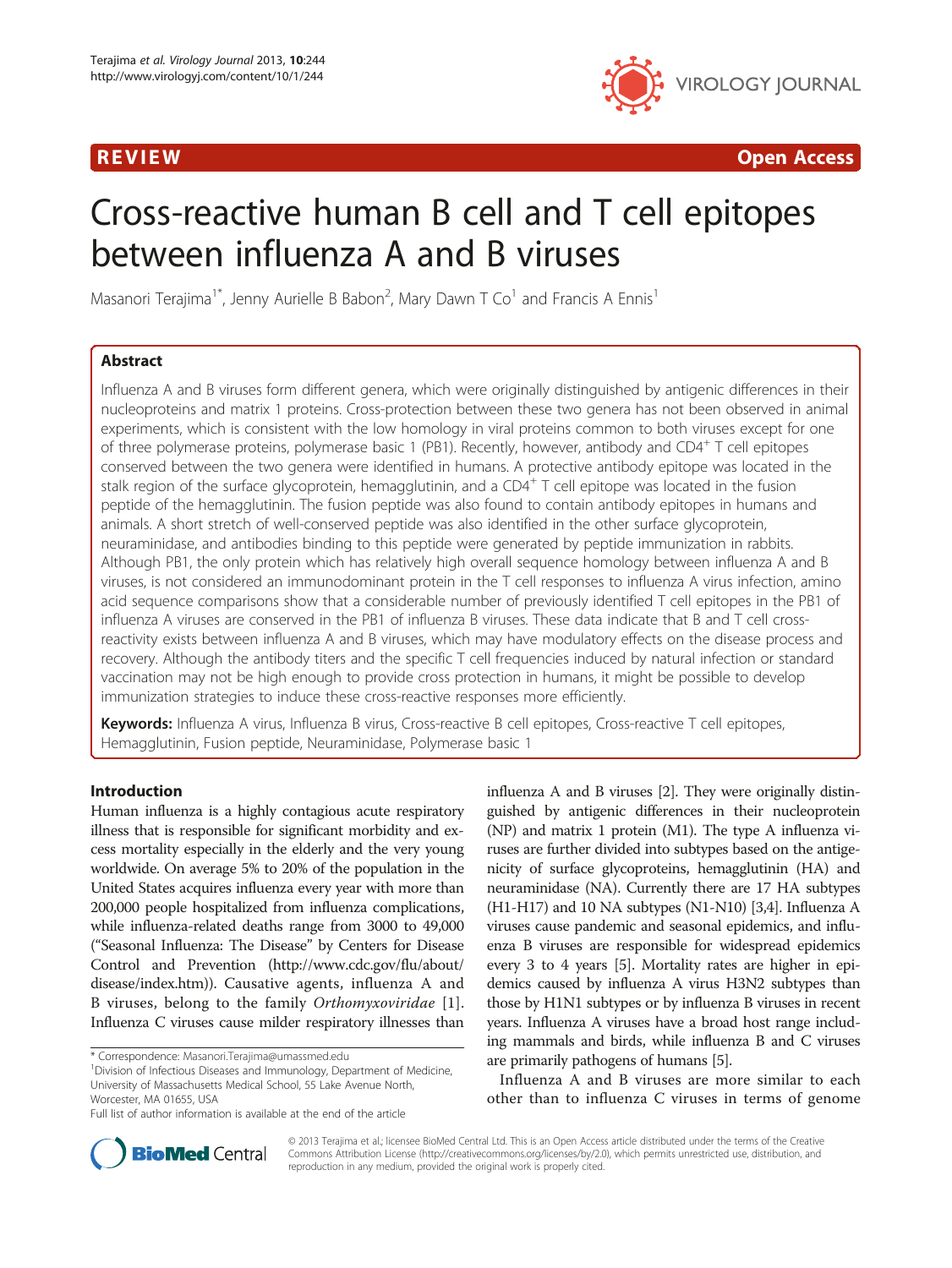<span id="page-1-0"></span>organization and protein homology [\[6](#page-7-0)-[11](#page-7-0)]. Influenza A and B viruses have eight negative sense RNA segments as a genome, while influenza C viruses have seven [\[12](#page-7-0)]. These eight segments encode for more than eleven proteins with ten of them common between influenza A and B viruses [\[12,13](#page-7-0)]. The structure of influenza A and B virus particles are very similar by electron microscopy [[14\]](#page-7-0). However, cross-protection between influenza A and B viruses was not observed in mouse experiments performed almost a half century ago [[15](#page-7-0)]. Schulman and Kilbourne compared mice previously infected with influenza A virus H1N1 subtype or influenza B virus in an aerosol challenge experiment with influenza A virus H2N2 subtype and found no difference in pulmonary virus titers from one to four days after challenge (in a separate experiment, the same challenge dose killed 100% of previously uninfected mice and 13.3% of A/H1N1 subtype-immune mice, which suggested the presence of heterosubtypic immunity between A/H1N1 and A/H2N2 subtypes). They also found no difference in pulmonary virus titers after influenza B virus challenge between A/H1N1 subtypeimmune mice and previously uninfected mice [[15](#page-7-0)]. In recent papers influenza B virus infection was used as a negative control in experiments analyzing heterosubtypic immunity among influenza A virus subtypes in mice [\[16](#page-7-0)] and ferrets [[17](#page-7-0)]. The challenge doses chosen in the mouse experiments were the lowest dose to kill 100% of unimmunized mice. It was stated in the text that influenza B virus immunization did not protect mice from influenza A virus challenge in pilot experiments, although in some experiments using wild type mice, influenza B virusimmune mice showed survival from 25% to 44% against A/H1N1 or A/H3N2 virus challenge (in the same experiments A/H1N1- or A/H3N2-immune mice showed survival rates from 86% to 100% against heterosubtypic challenge) [\[16](#page-7-0)]. In ferret experiments, infection with various influenza virus A/H1N1 strains or an influenza virus B strain did not produce cross-reactive antibody responses between influenza A and B viruses in hemagglutination inhibition or neutralization assays [\[17](#page-7-0)]. Overall the animal experiments are limited because of the absence of T cell studies, but the antibody studies and challenge results are consistent with the low amino acid homology between influenza A and B viral proteins [[13\]](#page-7-0). One difference between infection in humans and animal experiments is that humans are infected and vaccinated with influenza virus repeatedly throughout their life while animals in these experiments experienced infection or vaccination only once or twice.

Table 1 compares the ten viral proteins common in influenza A and B viruses. Viral strains for comparison were selected from recent vaccine strains for which all viral protein sequences were available from GenBank. The NP and the M1 being used for distinguishing A and

|                |  | Table 1 Amino acid homology between influenza A and B |  |  |
|----------------|--|-------------------------------------------------------|--|--|
| viral proteins |  |                                                       |  |  |

| Protein name                        | Size in<br>influenza A <sup>a</sup> | Size in<br>influenza B <sup>b</sup> | Amino acid (aa)<br>identity <sup>c</sup> |
|-------------------------------------|-------------------------------------|-------------------------------------|------------------------------------------|
| Polymerase basic 2 (PB2)            | 759 aa                              | 770 aa                              | 37%                                      |
| Polymerase basic 1 (PB1)            | 757 aa                              | 752 aa                              | 58%                                      |
| Polymerase acid (PA)                | 716 aa                              | 726 aa                              | 35%                                      |
| Hemagglutinin (HA)                  | 566 aa                              | 584 аа,<br>585 $aad$                | 18%                                      |
| Nucleoprotein (NP)                  | 498 aa                              | 560 aa                              | 36%                                      |
| Neuraminidase (NA)                  | 469 aa                              | 466 aa                              | 20%                                      |
| Matrix protein 1 (M1)               | 252 aa                              | 248 aa                              | 27%                                      |
| Matrix protein 2 (M2) <sup>e</sup>  | 97 aa                               | 109 aa                              | 7%                                       |
| Nonstructural protein 1<br>(NS1)    | 219 aa,<br>230 aa'                  | 281 aa,<br>282 aa $9$               | 14%                                      |
| NS2/nuclear export<br>protein (NEP) | 121 aa                              | 122 aa,<br>123 aa $^{\rm h}$        | 21%                                      |

<sup>a</sup> Amino acid sequences are from influenza A/California/07/2009(H1N1) (GenBank protein accession number: AFM72841, AFM72840, AFM72839, AFM72832, AFM72836, AFM72835, AFM72833, AFM72834, AFM72837 and AFM72838), A/Brisbane/10/2007(H3N2) (ACI26328, ACI26326, ACI26325, ACI26318, ACI26322, ACI26321, ACI26319, ACI26320, ACI26323 and ACI26324). <sup>b</sup>Amino acid sequences are from influenza B/Wisconsin/01/2010 (B/Yamagata/16/ 88-lineage) (AFH57963, AFH57962, AFH57961, AFH57953, AFH57958, AFH57957, AFH57954, AFH57955, AFH57959 and AFH57960) and B/Brisbane/60/2008 (B/Victoria/2/87-like lineage) (AFH57919, AFH57918, AFH57917, AFH57909, AFH57914, AFH57913, AFH57910, AFH57911, AFH57915 and AFH57916). <sup>c</sup>Conserved amino acids among four viruses. Denominators are the proteins of A/California/07/2009(H1N1).

d 584 aa for B/Wisconsin/01/2010 and 585 aa for B/Brisbane/60/2008.

eCorresponding influenza B virus protein is BM2 [\[19\]](#page-7-0).

 $1219$  aa for A/California/07/2009(H1N1) and 230 aa

for A/Brisbane/10/2007(H3N2).

g 281 aa for B/Wisconsin/01/2010 and 282 aa for B/Brisbane/60/2008.

h 122 aa for B/Wisconsin/01/2010 and 123 aa for B/Brisbane/60/2008.

B types have 36% and 27% homology respectively. As expected from the presence of many subtypes in influenza A viruses, the HA and the NA have lower homology (18% for the HA and 20% for the NA) than the NP and the M1. Nonstructural protein 1 (NS1) and NS2/nuclear export protein (NEP) are in a similar range as the HA and the NA. There is almost no homology at the amino acid level between influenza A viruses' matrix 2 protein (M2) and influenza B viruses' BM2. Among three polymerases the polymerase basic 2 (PB2) and the polymerase acid (PA) have a similar homology range as NP, but the polymerase basic 1 (PB1) has a much higher homology, 58%, than any of the other influenza viral proteins [[6,18\]](#page-7-0).

In this review, we will summarize recent reports including ours identifying B and T cell epitopes cross-reactive between influenza A and B viruses and re-evaluate existing data on T cell responses to influenza A viruses in view of cross-reactivity to influenza B viruses. We will refer to other review articles dealing with B and T cell epitopes shared within influenza A viruses [\[20](#page-7-0)[-25\]](#page-8-0) and concentrate on cross-reactivity between influenza A and B viruses in this report.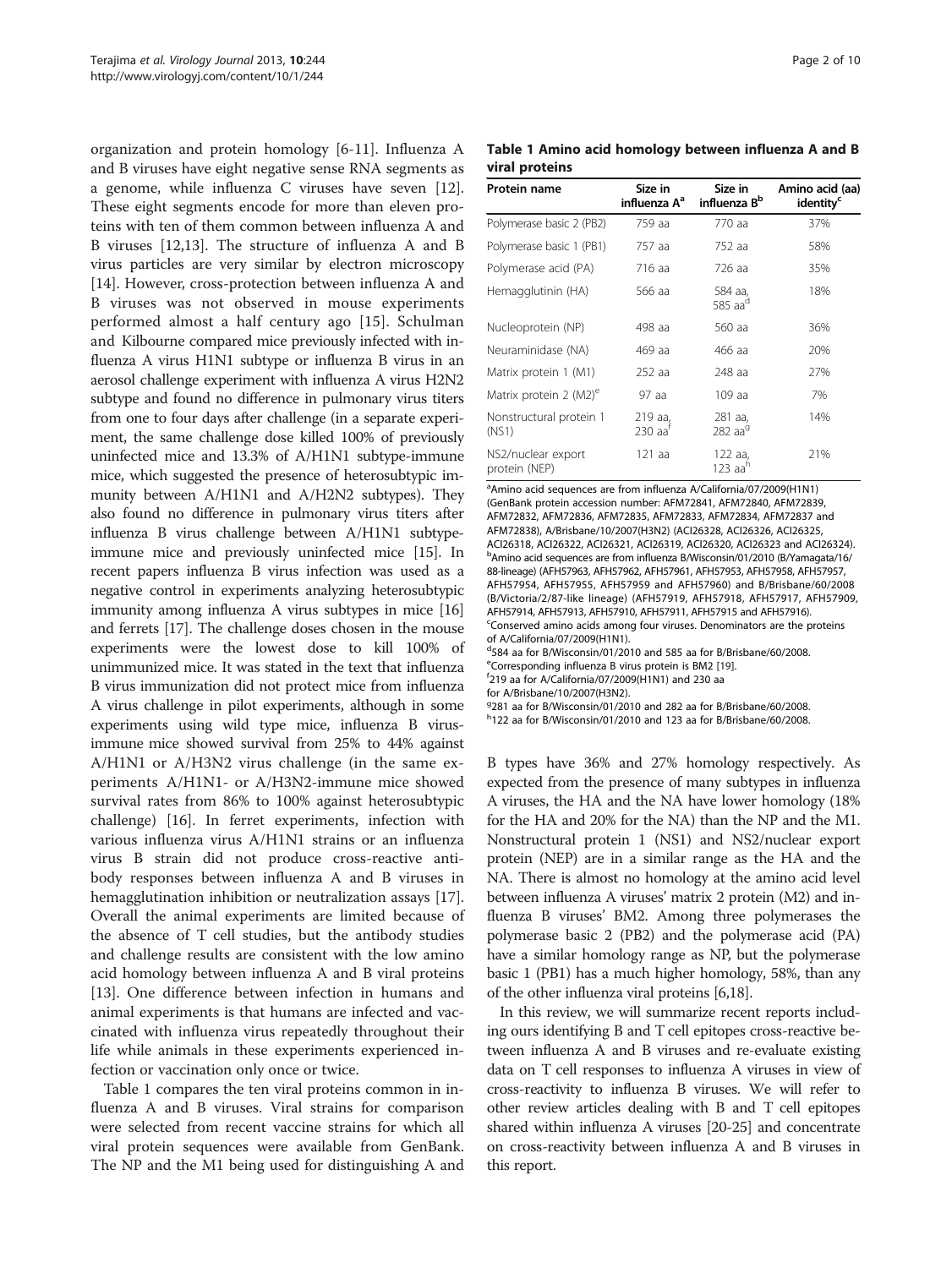### Review

# B and T cell epitopes in the fusion peptide of the HA

Although the overall homology between the HAs of influenza A and B viruses is only 18% (Table [1\)](#page-1-0), there is a short stretch of well-conserved peptide (Figure 1) [\[26-28\]](#page-8-0), which overlaps with the fusion peptide (underlined in Figure 1) [[5](#page-7-0)[,28\]](#page-8-0). Immunogenicity of the fusion peptide was first analyzed in 1982 by Atassi and Webster [[29](#page-8-0)]. They found that sera obtained from infected humans, and from rabbits and goats immunized with adjuvanted HA protein had binding antibodies cross-reactive to the fusion peptides. Immunization with the synthetic peptides (GLFGAIAGFIE for A virus and GFFGAIAGFIE for B virus) induced peptide specific antibodies in rabbits, but these antibodies (antisera) were not neutralizing. Peptide immunization (with complete Freund's adjuvant) did not protect mice from infection with either influenza A or B viruses (ten 50% lethal dose  $(LD_{50})$ ), although monoclonal antibodies established from immunized mice were neutralizing in vitro (the antisera were not) [[29](#page-8-0)].

More than 20 years later there is renewed interest in the fusion peptide as a target of antibodies [\[27,30-32](#page-8-0)]. Chun et al. analyzed the NCBI influenza virus resource database and identified 14-amino acid peptides in the fusion peptide, G(L/I/F)FGAIAGFIE(G/N)GW, which have only two positions with amino acid variations among all influenza A and B viruses [[27](#page-8-0)]. Antibodies (called Uni-1 antiserum) raised in rabbits against one of these peptides (conjugated to the keyhole limpet hemocyanin (KLH) mixed with Freund's adjuvant), GLFGAIAGFIEGGW, were able to bind to both influenza A (subtypes H1-H13 were tested) and B viruses [[27\]](#page-8-0). Contrary to the previous

| B/Brisbane/60/2008<br>B/Wisconsin/01/2010<br>A/California/07/2009(H1N1)<br>A/Brisbane/10/2007(H3N2)                                                                                                                                                                             | [AFH57909]<br>[AFH57953]<br>[AFM72832]<br>[ACI26318]                                                                                                                                                                                                                                                      | $***.*$                                               | MKAIIVLLMVVTS-----------NADRICTGITSSNSPHVVKTATOGEV<br>MKAIIVLLMVVTS-----------NADRICTGITSSNSPHVVKTATOGEV<br>MKAILVVLLYTFATA---------NADTLCIGYHANNSTDTVDTVLEKNV<br>MKTIIALSYILCLVFTOKLPGNDNSTATLCLGHHAVPNGTIVKTITNDOI<br>$\cdot : \cdot : \star * : \cdot : \cdot$<br>$*$ , $*$ $*$ $*$ $*$ $*$                                                                                                                                                                                         |
|---------------------------------------------------------------------------------------------------------------------------------------------------------------------------------------------------------------------------------------------------------------------------------|-----------------------------------------------------------------------------------------------------------------------------------------------------------------------------------------------------------------------------------------------------------------------------------------------------------|-------------------------------------------------------|----------------------------------------------------------------------------------------------------------------------------------------------------------------------------------------------------------------------------------------------------------------------------------------------------------------------------------------------------------------------------------------------------------------------------------------------------------------------------------------|
| $\star\star$<br>$\star$<br>$\mathbb{Z}^n \times \mathbb{Z}^n$                                                                                                                                                                                                                   |                                                                                                                                                                                                                                                                                                           | $\sim$ 10<br>$\ddot{\phantom{a}}$                     | NVTGVIPLTTTPTKSHFANLKGTETRGKLCPKCLNCTDLDVALGRPKCTGKIPSARVSILHEVRPVTSGCFPIMHDRTKIROLPNLLRGYEHIRLSTHNV<br>NVTGVIPLTTTPTKSYFANLKGTRTRGKLCPDCLNCTDLDVALGRPMCVGTTPSAKASILHEVRPVTSGCFPIMHDRTKIROLPNLLRGYENIRLSTONV<br>TVTHSVNLLED-----KHNGKLCKLRGVAPLHLGKCNIAGWILGNPECESLS-TASSWSYIVETPSSDNGTCYPGDFIDYEELREOLSSVSSF-ERFEIF<br>EVTNATELVQS-----SSTGEICDSP-HQILDGENCTLIDALLGDPQCDGFQ-NKKWDLFVERSKAYSN--CYPYDVPDYASLRSLVASSG----TLEFN<br>$*$ $*$ $*$ $*$ $*$                                    |
|                                                                                                                                                                                                                                                                                 |                                                                                                                                                                                                                                                                                                           |                                                       |                                                                                                                                                                                                                                                                                                                                                                                                                                                                                        |
|                                                                                                                                                                                                                                                                                 | $\cdot$ *: $\cdot$ * $\cdot$<br>and the contract of the con-                                                                                                                                                                                                                                              | $\cdots$ $\cdots$ $\cdots$ $\cdots$ $\cdots$ $\cdots$ | INAENAPGGPYKIGTSGSCPNITNGNGFFATMAWAVPKNDKNKTATNPLTIEVPYICTEGEDOITVWGFHSDDETOMAKLYGDSKPOKFTSSANGVTTHY<br>IDAEKAPGGPYRLGTSGSCPNATSKIGFFATMAWAVPK-DNYKNATNPLTVEVPYICTEGEDQITVWGFHSDBKXQMKSLYGDSNPQKFTSSANGVTTHY<br>PKTSSWPNHDSNKGVTAACPHAGAK-SFYKNLIWLVKKGNSYPKLS------KSYINDKGKEVLVLWGIHHPSTSADOOSLYONADAYVFVGSSRYSKKF<br>NESFNWTGVTQN-GTSSACIRRSNN-SFFSRLNWLTHLKFKYPALN------VTMPNNEKFDKLYIWGVHHPGTDNDQIFLYAQASGRITVSTKRSQQTV<br>$\mathbf{L} = \mathbf{L} \mathbf{L}$                   |
| $. :$ * . * .<br>$. * :$                                                                                                                                                                                                                                                        | $\cdots$ : : : $\star$ .<br><b>Contractor</b><br>$22.2 + 24.2 + 24.2 + 24.2$                                                                                                                                                                                                                              | $*$ :: $*$ :                                          | VSQIGGFPNQTEDGGLPQSGRIVVDYMVQKSGKTGTITYQRGILLPQKVWCASG--RSKVIKGSLPLIGEADCLHEKYGGLNKSKPYYTGEHAKAIGNCP<br>VSOIGDFPDOTEDGGLPOSGRIVVDYMMOKPGKTGTIVYORGVLLPOKVWCASG--RSKVIKGSLPLIGEADCLHEKYGGLNKSKPYYTGEHAKAIGNCP<br>KPEIAIRPKVRD-----REGRMNYYWTLVEPGDKITFEATGNLVVPRYAFAMERNAGSGIIISDTPVHDCNTTCOTPKGAINTSLPFON-IHPITIGKCP<br>IPNIGSRPRVRN-----IPSRISIYWTIVKPGDILLINSTGNLIAPRGYFKIRSGKSS-IMRSDAPIGKCNSECITPNGSIPNDKPFON-VNRITYGACP<br>$*$ .: $*$ :  : * **                                   |
| HA1 domain←¬←→HA2 domain<br>$.***$<br>$\star \cdot \star \star \cdot \star \cdot \cdot \star$                                                                                                                                                                                   |                                                                                                                                                                                                                                                                                                           |                                                       | IWVKT-PLKLANGTKYRPPAKLLKERGFFGAIAGFLEGGWEGMIAGWHGYTSHGAHGVAVAADLKSTOEAINKITKNLNSLSELEVKNLORLSGAMDELH<br>IWVKT-PLKLANGTKYRPPAKLLKERGFFGAIAGFLEGGWEGMIAGWHGYTSHGAHGVAVAADLKSTOEAINKITKNLNSLSELEVKNLORLSGAMDELH<br>KYVKSTKLRLATGLRNIP---SIOSRGLFGAIAGFIEGGWTGMVDGWYGYHHONEOGSGYAADLKSTONAIDEITNKVNSVIEKMNTOFTAVGKEFNHLE<br>RYVKONTLKLATGMRNVP---EKOTRGIFGAIAGFIENGWEGMVDGWYGFRHONSEGIGOAADLKSTOAAIDOINGKLNRLIGKTNEKFHOIEKEFSEVE<br>$\mathbf{r}$ $\mathbf{r}$ $\mathbf{r}$<br>$\mathbf{t}$ |
|                                                                                                                                                                                                                                                                                 | $-$ -B cell-                                                                                                                                                                                                                                                                                              |                                                       |                                                                                                                                                                                                                                                                                                                                                                                                                                                                                        |
|                                                                                                                                                                                                                                                                                 | $---CDA$ T----                                                                                                                                                                                                                                                                                            |                                                       |                                                                                                                                                                                                                                                                                                                                                                                                                                                                                        |
| $.*$ : * : : * : *                                                                                                                                                                                                                                                              |                                                                                                                                                                                                                                                                                                           |                                                       | NEILELDEKVDDLRADTISSQIELAVLLSNEGIINSEDEHLLALERKLKKMLGPSAVEIGNGCFETKHKCNOTCLDRIAAGTFDAGEFSLPTFDSLNITA<br>NEILELDEKVDDLRADTISSQIELAVLLSNEGIINSEDEHLLALERKLKKMLGPSAVDIGNGCFETKHKCNQTCLDRIAAGTFNAGEFSLPTFDSLNITA<br>KRIENLNKKVDDGFLDIWTYNAELLVLLENERTLDYHDSNVKNLYEKVRSOLKNNAKEIGNGCFEFYHKCDNTCMESVKNGTYDYPKYSEEAKLNR-EEI<br>GRIODLEKYVEDTKIDLWSYNAELLVALENOHTIDLTDSEMNKLFEKTKKOLRENAEDMGNGCFKIYHKCDNACIGSIRNGTYDHDVYRDEALNNR-FOI<br>$\mathbf{r}$<br>$\mathbf{r}$                           |
| ASLNDDGLDNHTILLYYSTAASSLAVTLMIAIFVVYMVSRDNVSCSICL<br>ASLNDDGLDNHTILLYYSTAASSLAVTLMLAIFIVYMVSRDNVSCSICL<br>DGVKLESTRIYOILAIYSTVASSLVLVVSLGAISFWMCSNGSLOCRICI<br>KGVELKSG-YKDWILWISFAISCFLLCVALLGFIMWACOKGNIRCNICI<br>and the analysis                                            | $\frac{1}{2}$ : $\frac{1}{2}$ , $\frac{1}{2}$ , $\frac{1}{2}$ , $\frac{1}{2}$ , $\frac{1}{2}$ , $\frac{1}{2}$ , $\frac{1}{2}$ , $\frac{1}{2}$ , $\frac{1}{2}$ , $\frac{1}{2}$ , $\frac{1}{2}$ , $\frac{1}{2}$ , $\frac{1}{2}$ , $\frac{1}{2}$ , $\frac{1}{2}$ , $\frac{1}{2}$ , $\frac{1}{2}$ , $\frac{1$ |                                                       |                                                                                                                                                                                                                                                                                                                                                                                                                                                                                        |
|                                                                                                                                                                                                                                                                                 |                                                                                                                                                                                                                                                                                                           |                                                       |                                                                                                                                                                                                                                                                                                                                                                                                                                                                                        |
| Figure 1 Comparison of the HA protein amino acid sequences among influenza A and B viruses. Multiple alignment was performed by<br>CLUSTALW (available at http://www.genome.jp/tools/clustalw/). Protein accession numbers are shown in brackets next to influenza virus strain |                                                                                                                                                                                                                                                                                                           |                                                       |                                                                                                                                                                                                                                                                                                                                                                                                                                                                                        |

names. The fusion peptide is underlined [\[28\]](#page-8-0). B cell and CD4<sup>+</sup> T cell epitopes are also shown.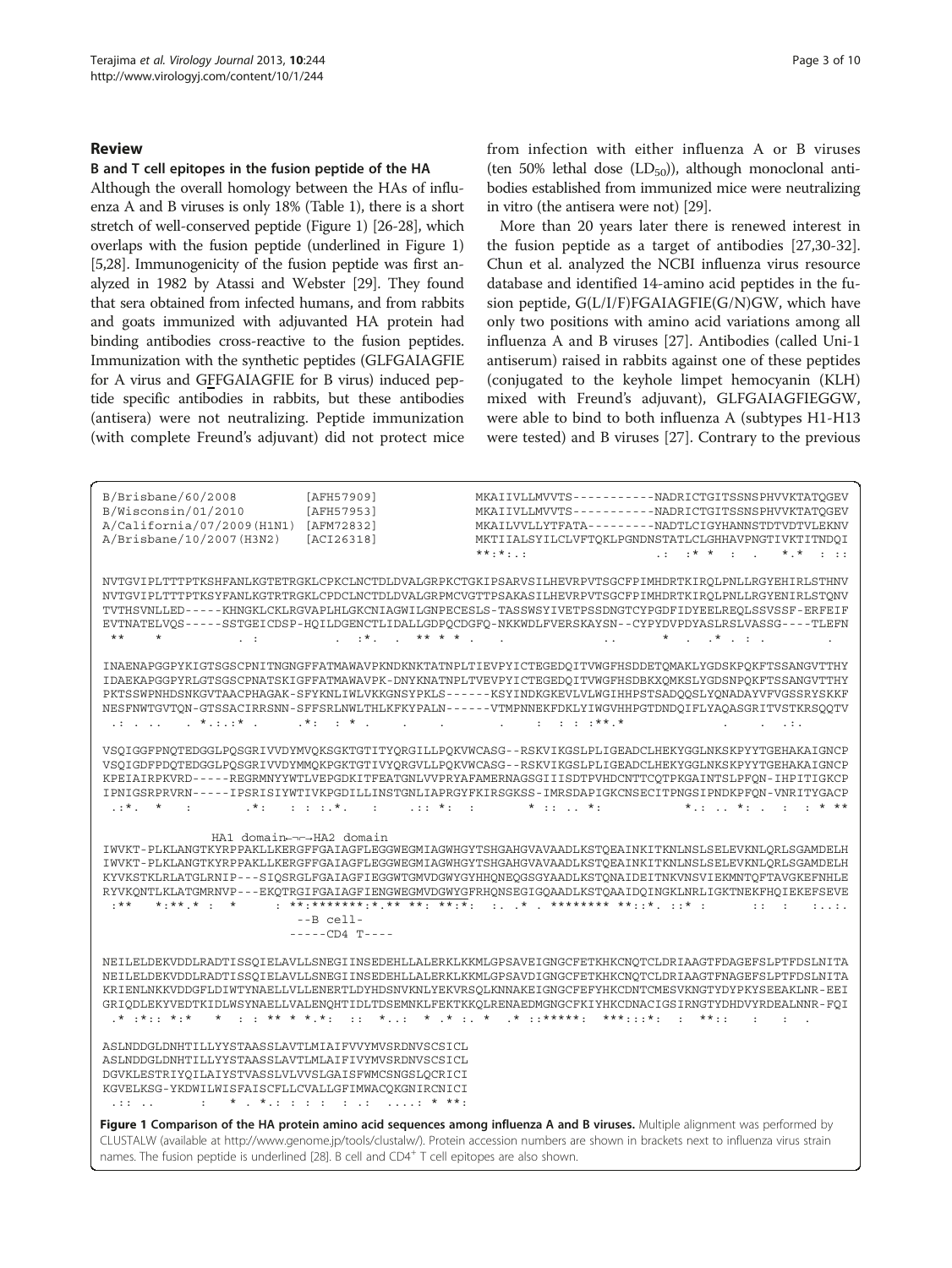report by Atassi and Webster, the Uni-1 antiserum showed neutralizing activity against live influenza A/H1N1 and A/H3N2 viruses and an A/H5N1 pseudotype virus in vitro through inhibition of viral fusion with the cells [[31\]](#page-8-0) (the Uni-1 antiserum was not tested against influenza B virus).

Stanekova et al. showed that peptide immunization with the fusion peptide (the first 38 amino acids of HA2 domain of influenza A/Mississippi/1/85(H3N2) strain conjugated to the KLH mixed with Freund's adjuvant) produced anti-fusion peptide antibodies and protected mice against mild challenge with homologous and heterologous (H1N1 or H7N1) viruses (1 and 2  $LD_{50}$ ) [\[32,33](#page-8-0)]. Prabhu et al. established a monoclonal antibody from mice immunized with recombinant H5 HA protein (an uncleaved HA0 mixed with adjuvant) whose epitope was mapped to the fusion peptide (GLFGAIAGF). This antibody, MAb 1C9, had no detectable hemagglutination inhibition or neutralization titer, but inhibited cell fusion in vitro and protected mice against live virus challenge with H5N1 subtype  $(5 \text{ LD}_{50})$  [[30\]](#page-8-0). Liu et al. reported that DNA vaccination with full-length HA cDNA (seasonal and 2009 pandemic H1) did not induce antibodies binding to GLFGAIAGFIE peptide in mice [[34](#page-8-0)].

In these four mouse experiments BALB/c mice were used for immunization, suggesting that anti-fusion peptide antibody production may depend on immunization strategy. Immunization with purified whole HA protein induced a neutralizing anti-fusion peptide antibody [[30\]](#page-8-0). Immunization with the fourteen-amino acid peptide [[29\]](#page-8-0) and the thirty eight-amino acid peptide [\[32,33](#page-8-0)] also induced anti-fusion peptide antibody. The former failed to protect mice against challenge, while the latter protected, which may be explained by the difference of challenge doses (10 versus 1 and 2  $LD_{50}$ ). Hybridomas from the former immunization did produce the fusion-peptide specific antibodies which were neutralizing in vitro [\[29\]](#page-8-0). In contrast DNA immunization failed to induce detectable antibody response specific to the fusion peptide [[34\]](#page-8-0).

Liu et al. also reported that they did not detect antibodies binding to GLFGAIAGFIE peptide in the sera of adult humans, which is different from the report by Atassi and Webster [[29\]](#page-8-0), although subjects were very different temporally (1982 versus 2008–9 before 2009 H1N1 pandemic) and geographically (US versus China).

We identified a CD4<sup>+</sup> T cell epitope which was also located in the fusion peptide when we were analyzing T cell responses to the H2 HA [[35\]](#page-8-0). We detected interferon-γ responses to the H2 HA peptides in PBMCs obtained from donors who were born years after influenza A virus H2N2 subtype disappeared from circulation in the human population (it was replaced by H3N2 subtype in 1968) suggesting the presence of highly conserved T cell

epitopes in the HA of influenza A viruses. Further analyses identified a  $CD4^+$  T cell epitope (RG(L/I/F)FGAIAGF(I/L)  $E(G/N)G$ <sup>a</sup> in the fusion peptide. Since the fusion peptide is highly conserved in both influenza A and B viruses, we decided to test the cross-reactivity of a  $CD4^+$  T cell line generated from one of the donors' PBMCs. As expected the T cell line secreted interferon-γ and tumor necrosis factor-α after stimulation with influenza A/H1N1 (seasonal and 2009 pandemic), A/H2N1, A/H3N2, A/H5N1 and B viruses and lysed target cells infected with these viruses or pulsed with the purified HA proteins. The epitope is likely to be restricted by the HLA-DR (the epitope peptide is likely to be restricted by the HLA-DRB1\*09 allele but can also bind to the HLA-DRB1\*01 allele) [\[35\]](#page-8-0).  $CD4^+$  T cells can control influenza virus infection by producing inflammatory cytokines and chemokines, directly lysing infected cells, and by helping B cells and  $CD8<sup>+</sup>$  T cells [\[36,37](#page-8-0)]. Wilkinson et al. showed that the frequencies of preexisting influenza-specific CD4 T cells correlated with disease protection against experimental challenge when the subjects did not have hemagglutination inhibition antibodies to the challenge strain [[38\]](#page-8-0).

A CD8<sup>+</sup> T cell epitope was also identified in the fusion peptide. Gianfrani et al. identified peptides which had an HLA-A2.1 binding motif and bound to the HLA-A2.1 molecule (GLFGAIAGFI) within the fusion peptide based on the sequence of influenza virus A/Puerto Rico/8/34 (H1N1) strain [[39](#page-8-0)]. This HLA-A2.1-binding peptide, however, was not considered an epitope in their report because immunization with the peptide did not induce cytotoxic T cells response in HLA-A2.1/Kb transgenic mice. Several years later Kosor Krnic et al. generated a peptide/MHC class I tetramer with this peptide and detected the peptide-specific  $CD8<sup>+</sup>$  T cells in humans proving that the peptide is indeed the HLA-A2.1-restricted CD8<sup>+</sup> T cell epitope [[40\]](#page-8-0). Although neither of these papers tested the cross-reactivity of this  $CD8<sup>+</sup>$  T cell epitope, it may not be cross-reactive to influenza B viruses when we consider the amino acid change from leucine/isoleucine to phenylalanine at one of the anchor residues (2nd position).

# B cell epitope in the stalk region of the HA

A protective antibody epitope cross-reactive to influenza A and B viruses was also located in the stalk region of the HA. Dreyfus et al. cloned human monoclonal antibodies from B cells from volunteers vaccinated with the seasonal influenza vaccine and one of these antibodies, CR9114, bound to both influenza A and B viruses tested. Although the monoclonal antibody neutralized only influenza A viruses in vitro, it protected mice against both influenza A and B viruses challenge. This monoclonal antibody was found to bind to the stalk (stem) region of the HA [\[41](#page-8-0)].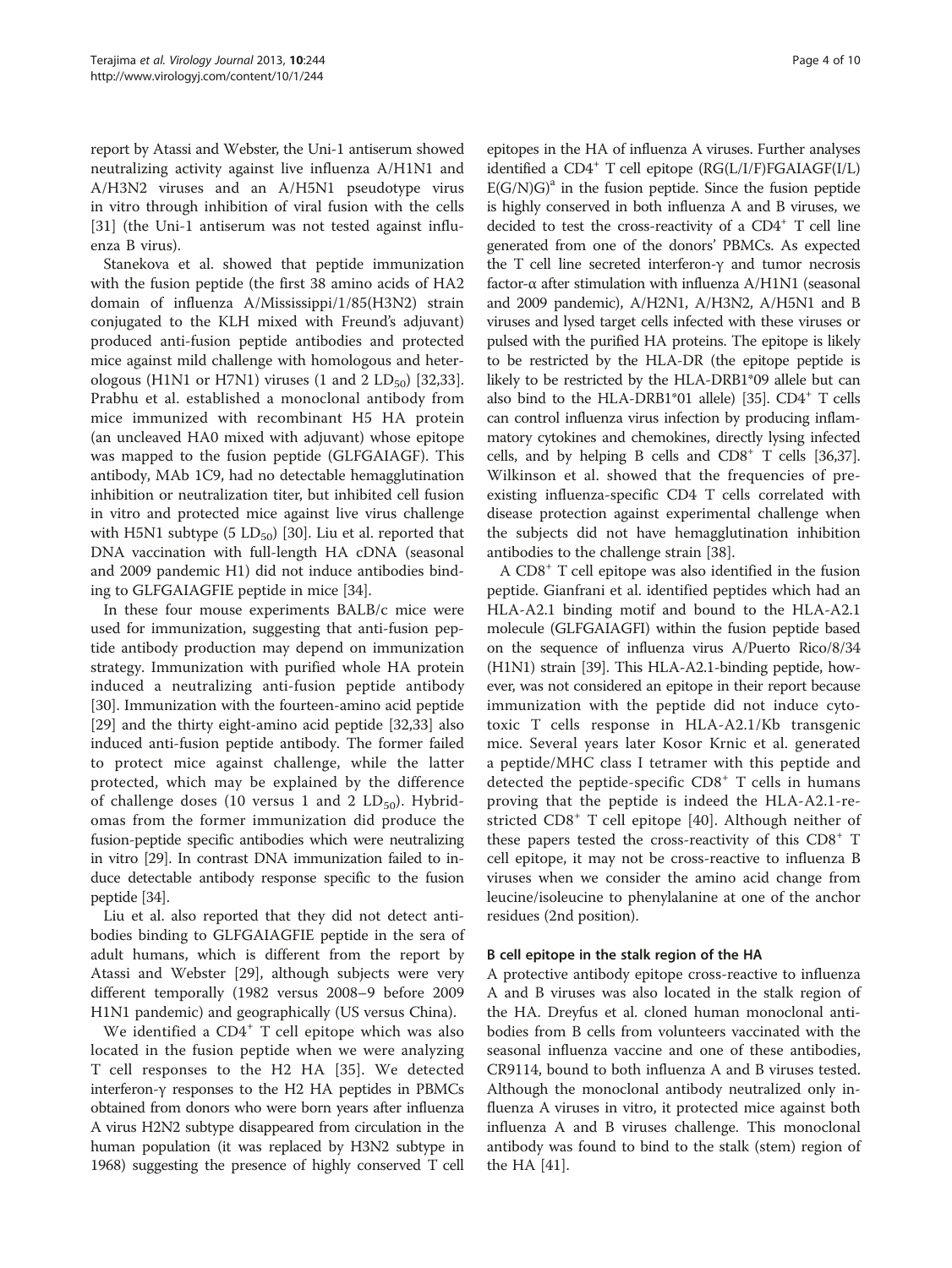activity [\[52](#page-8-0)] are shaded.

The stalk-specific antibodies tend to have broader neutralizing activity than the conventional globular headspecific antibodies among influenza A viruses and are being studied extensively (reviewed in [[21\]](#page-7-0)) including immunization strategies to efficiently induce the stalkspecific antibodies [\[42,43\]](#page-8-0). As mentioned in the introduction, we will not discuss details about influenza virus A subtype-cross-reactive antibodies here, but it should be pointed out that these antibodies bind to conformational epitopes [\[44](#page-8-0)] and that influenza A/New Jersey/ 1976(H1N1) and A/California/04/2009(H1N1) vaccines (inactivated vaccines), both of which are of swine-origin, boosted the stalk-specific antibodies in humans suggesting that vaccines containing viruses whose globular head of the HA are substantially different from seasonal strains are capable of boosting titers of the stalk-specific antibodies [[45](#page-8-0)]. Prime/boost vaccination with plasmid DNA encoding the HA cDNA followed by seasonal vaccine also induced the stalk-specific antibodies in a number of different animals including non-human primates [[46](#page-8-0)]. HA protein without the globular head (containing the fusion peptide) is also being studied as an vaccine antigen to induce the

stalk-specific antibodies [\[42,47,48](#page-8-0)]. One study estimated that  $\sim 0.001\%$  of the total immunoglobulin G were these stalk-specific antibodies (subtype-cross-reactive among Group 1 HAs) [\[49](#page-8-0)]. How common are antibodies like CR9114 among the stalk-specific antibodies is not known.

It is interesting and important to know if these immunization strategies can also induce the fusion peptide-specific antibodies.

# B cell epitope in the NA

Some antibodies against the NA can bind near its catalytic site and inhibit virus release from infected cells and these epitopes are conformational [[50](#page-8-0)]. A short stretch of well-conserved peptide among influenza A and B viruses was identified in the NA by Gravel et al. [[51](#page-8-0)], which includes residues necessary for the enzymatic function [[52\]](#page-8-0). The peptide shows amino acid sequence variation only at one position [\[51\]](#page-8-0) (Figure 2). Immunization with a peptide designed based on the type A virus sequence (the nine-amino acid long conserved peptide was conjugated to the KLH with a spacer) induced antibodies crossreactive to the NA proteins from both influenza A and B

| B/Brisbane/60/2008<br>[AFH57913]<br>B/Wisconsin/01/2010<br>[AFH57957]<br>A/California/07/2009(H1N1)<br>[AFM72835]<br>A/Brisbane/10/2007(H3N2)<br>[ACI26321]                                     | MLP--STIOTLTLFLTSGGVLLSLYVSASLSYLLYSDILLKFSPTEITAP<br>MLP--STIOTLTLFLTSGGVLLSLYVSASLSYLLYSDILLKFSRTEITAP<br>MNPNOKIITIGSVCMTIGMANLILOIGNIISIWISHSIOLGNONOIETCN<br>MNPNOKIITIGSVSLTISTICFFMOIAILITTVTLHFKOYEFNSPPNNOV<br>$\cdot$ *<br>$11.1 + 11.1 + 11.1 + 11.1 + 11.1 + 11.1 + 11.1 + 11.1 + 11.1 + 11.1 + 11.1 + 11.1 + 11.1 + 11.1 + 11.1 + 11.1 + 11.1 + 11.1 + 11.1 + 11.1 + 11.1 + 11.1 + 11.1 + 11.1 + 11.1 + 11.1 + 11.1 + 11.1 + 11.1 + 11.1 + 11.1 + 11.1 + 11.1 + 11.1 + 11.1 + 11.1 + 11.1$                             |
|-------------------------------------------------------------------------------------------------------------------------------------------------------------------------------------------------|-------------------------------------------------------------------------------------------------------------------------------------------------------------------------------------------------------------------------------------------------------------------------------------------------------------------------------------------------------------------------------------------------------------------------------------------------------------------------------------------------------------------------------------|
| $\mathbf{r} = \mathbf{r} + \mathbf{r} + \mathbf{r}$<br>$\pm$<br><b><i>Contractor States</i></b>                                                                                                 | TMPLDCANASNVQAVNRSATKGVTLLLPEPEWTYPRLSCPGSTFQKALLISPHRFGETKGNSAPLIIREPFIACGPNECKHFALTHYAAQPGGYYNGTRG<br>IMPLDCANASNVOAVNRSATKGVTLLLPEPEWTYPRLSCPGSTFOKALLISPHRFGETKGNSAPLIIREPFIACGPKECKHFALTHYAAOPGGYYNGTRE<br>OSVITYENNTWVNOTYVNISNTNFAAGOSVVSVKLAGNSSLCPVSGWAIYSKDNSVRIGSKGDVFVIREPFISCSPLECRTFFLTOGALLNDKHSNGTIK<br>MLCEPTIIERNITEIVYLTNTTIEKEICPKLAEYRNWSKPQCDITGFAPFSKDNSIRLSAGGDIWVTREPYVSCDPDKCYQFALGQGTTLNNVHSNDTVR<br>*  ***:::*.* .* * * *.*                                                                             |
| $***$<br>$**$<br>$*$ $*$ .<br>$\cdot$ :                                                                                                                                                         | DRNKLRHLISVKLGKIPTVENSIFHMAAWSGSACHDGKEWTYIGVDGPDNNALLKVKYGEAYTDTYHSYANKILRTOESACNCIGGNCYLMITDGSASGV<br>DRNKLRHLISVKLGKIPTVENSIFHMAAWSGSACHDGREWTYIGVDGPDSNALLKIKYGEAYTDTYHSYAKNILRTOESACNCIGGDCYLMITDGPASGI<br>DRSPYRTLMSCPIGEVPSPYNSRFESVAWSASACHDGINWLTIGISGPDNGAVAVLKYNGIITDTIKSWRNNILRTOESECACVNGSCFTVMTDGPSNGO<br>DRTPYRTLLMNELG-VPFHLGTKOVCIAWSSSSCHDGKAWLHVCITGDDKNATASFIYNGRLVDSIVSWSKEILRTOESECVCINGTCTVVMTDGSASGK<br>$****$                                                                                              |
| $*$ *** · *<br>$$ * ****<br>$:$<br>$\sim$                                                                                                                                                       | SECRFLKIREGRIIKEIFPTGRVKHTEECTCGFASNKTIECACRDNSYTAKRPFVKLNVETDTAEIRLMCTDTYLDTPRPNDGSITG-PCESNGDKGSGG<br>SECRELKIREGRIIKEIFPTGRVKHTEECTCGFASNKTIECACRDNSYTAKRPFVKLNVETDTAEIRLMCTETYLDTPRPNDGSITG-PCESNGDKGSGG<br>ASYKIFRIEKGKIVKSVEMNAPNYHYEECSCYPDS-SEITCVCRDNWHGSNRPWVSFNONLEYOIG-YICSGIFGDNPRPNDKTGS---CGPVSSNGANG<br>ADTKILFIEEGKIVHTSTLSGSAOHVEECSCYPRY-PGVRCVCRDNWKGSNRPIVDINIKDHSTVSSYVCSGLVGDTPRKNDSSSSSHCLDPNNEEGGHG<br>$: :******$<br>$: * :$<br>$*$ , ** ** $\cdot$ .<br>$$ * *                                           |
| $$ * ** * $$ * *<br>$. * *$<br><b>British</b>                                                                                                                                                   | IKGGFVHORMESKIGRWYSRTMSKTERMGMGLYVKYDGDPWADSDALAFSGVMVSMKEPGWYSFGFEIK----DKKCDVPCIGIEMVHDGGKE---TWHS<br>IKGGFVHORMASKIGRWYSRTMSKTKRMGMGLYVKYDGDPWTDSEALALSGVMVSMEEPGWYSFGFEIK----DKKCDVPCIGIEMVHDGGKT---TWHS<br>VKG----FSFKYGNGVWIGRTKSISSRNGFEMIWDPNGWTGTDNNFSIKODIVG-INEWSGYSGSFVOHPELTGLDCIRPCFWVELIRGRPKE-NTIWTS<br>VKG----WAFDDGNDVWMGRTISEKSRLGYETFKVIEGWSNPKSKLOINROVIVDRGNRSGYSGIFSVE----GKSCINRCFYVELIRGRKEETEVLWTS<br>$\star$ $\star$<br>$\cdot$ $\star \star$ $\star$<br>$\mathbf{r}$ , $\mathbf{r}$<br>$* : + * : : : $ |
| AATAIYCLMGSGOLLWDTVTGVDMAL----<br>AATAIYCLMGSGOLLWDTVTGVNMTL----<br>GSSISFCGVNSDTVGWSWPDGAELPFTIDK<br>NSIVVFCGTSGTYGTGSWPDGADINLMPI-<br>$\mathbf{r}^*$ and $\mathbf{r}$ and $\mathbf{r}$<br>$*$ |                                                                                                                                                                                                                                                                                                                                                                                                                                                                                                                                     |
|                                                                                                                                                                                                 | Figure 2 Comparison of the NA protein amino acid sequences among influenza A and B viruses. Multiple alignment was performed by<br>CLUSTALW (available at http://www.genome.jp/tools/clustalw/). Protein accession numbers are shown in brackets next to influenza virus strain<br>names. The conserved peptide studied by Gravel et al. [51] is underlined, and amino acid residues considered to be involved in the enzymatic                                                                                                     |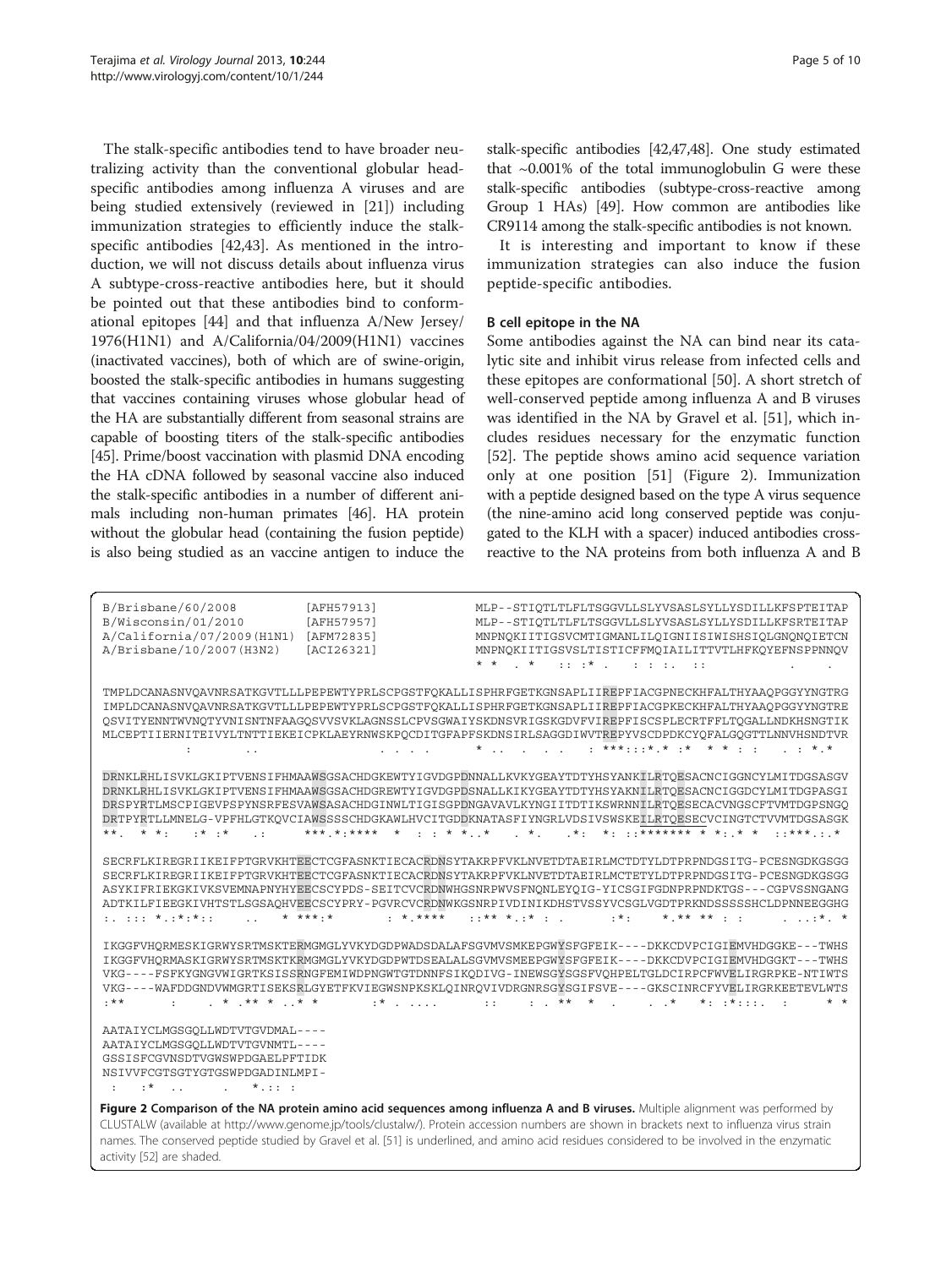| Peptide<br>location <sup>a</sup> | Peptide sequence of<br>influenza A PB1 <sup>b</sup> | Corresponding peptide in<br>influenza B PB1 <sup>c</sup> | Amino acid<br>identity <sup>d</sup> | Restricting<br>allele | Reference |
|----------------------------------|-----------------------------------------------------|----------------------------------------------------------|-------------------------------------|-----------------------|-----------|
| $1 - 15$                         | <b>MDVNPTLLFLKVPAQ</b>                              | *NI**YF**ID**(I/V)*                                      | 8/15                                | DR supertype          | $[54]$    |
| $7 - 14$                         | LLFLKVPA                                            | F**ID**(I/V)                                             | 4/8                                 | A2 supertype          | $[54]$    |
| 30-38                            | <b>YSHGTGTGY</b>                                    | *********                                                | 9/9                                 | A1 supertype          | $[55]$    |
| 41-49                            | <b>DTVNRTHQY</b>                                    | *** *****                                                | 8/9                                 | A26                   | [60]      |
| 92-106                           | MAFLEESHPGIFENS                                     | LDRMD*E***L*QAA                                          | 5/15                                | DR supertype          | $[54]$    |
| 166-174                          | <b>FLKDVMESM</b>                                    | *CQ*IID*L                                                | 3/9                                 | A2                    | [60]      |
| 238-246                          | RRAIATPGM                                           | ******* A*I                                              | 7/9                                 | <b>B27</b>            | $[61]$    |
| 254-262                          | <b>FVEALARSI</b>                                    | V**N**KN*                                                | 5/9                                 | A2 supertype          | $[54]$    |
| 257-265                          | <b>TLARSICEK</b>                                    | $N***$ KN***N                                            | 5/9                                 | A3 supertype          | $[54]$    |
| 263-271                          | <b>CEKLEQSGL</b>                                    | **N******                                                | 8/9                                 | <b>B44</b>            | $[54]$    |
| 316-330                          | <b>RMFLAMITYITRNQP</b>                              | * ****TER***DS*                                          | 9/15                                | DR supertype          | $[54]$    |
| 347-355                          | <b>KMARLGKGY</b>                                    | $*$ $*$ ****** $F$                                       | 7/9                                 | <b>B62</b>            | [60]      |
| 349-357                          | ARLGKGYMF                                           | ******F*                                                 | 7/9                                 | <b>B27</b>            | [60]      |
| 357-364                          | <b>FESKSMKL</b>                                     | IT**TKR*                                                 | 3/8                                 | <b>B44</b>            | $[54]$    |
| 404-418                          | <b>SPGMMMGMFNMLSTV</b>                              | ***************                                          | 15/15                               | DR supertype          | $[54]$    |
| 407-415                          | <b>MMMGMFNML</b>                                    | *********                                                | 9/9                                 | A2 supertype          | $[54]$    |
| 408-422                          | <b>MMGMFNMLSTVLGVS</b>                              | **************A                                          | 14/15                               | DR supertype          | $[54]$    |
| 412-421                          | <b>FNMLSTVLGV</b>                                   | **********                                               | 10/10                               | A2 supertype          | $[54]$    |
| 413-421                          | <b>NMLSTVLGV</b>                                    | **********                                               | 9/9                                 | A*0201                | $[39]$    |
| 471-480                          | <b>KLVGINMSKK</b>                                   | **L*(*/V)*****                                           | $8 - 9/10$                          | A3 supertype          | $[55]$    |
| 488-497                          | <b>GTFEFTSFFY</b>                                   | *M*****M**                                               | 8/10                                | A3 supertype          | $[55]$    |
| 489-497                          | <b>TFEFTSFFY</b>                                    | M*****M**                                                | 7/9                                 | A1 supertype          | $[54]$    |
| 490-497                          | FEFTSFFY                                            | *****M**                                                 | 7/8                                 | <b>B44</b>            | $[54]$    |
| 496-505                          | <b>FYRYGFVANF</b>                                   | ***D***S**                                               | 8/10                                | A24 supertype         | $[55]$    |
| 501-509                          | <b>FVANFSMEL</b>                                    | **S**A**(*/l)                                            | $6 - 7/9$                           | A2 supertype          | $[54]$    |
| 505-514                          | <b>FSMELPSFGV</b>                                   | *A**(*/I)*****                                           | $8 - 9/10$                          | A2 supertype          | $[54]$    |
| 509-517                          | <b>LPSFGVSGI</b>                                    | (*/l)*****A*V                                            | $6 - 7/9$                           | Β7                    | $[54]$    |
| 540-548                          | GPATAQMAL                                           | ******T*                                                 | 7/9                                 | B7                    | [60]      |
| 566-574                          | <b>TQIQTRRSF</b>                                    | SKVEGK*MK                                                | 1/9                                 | <b>B62</b>            | [60]      |
| 590-599                          | LVSDGGPNLY                                          | $**A****$                                                | 8/10                                | A1 supertype          | $[55]$    |
| 591-599                          | VSDGGPNLY                                           | $^{*}A^{*****}$                                          | 7/9                                 | A1                    | [62]      |
| 741-749                          | <b>AEIMKICST</b>                                    | EKA*AHLGE                                                | 1/9                                 | <b>B44</b>            | $[54]$    |
| 21-38                            | <b>TFPYTGDPPYSHGTGTGY</b>                           | ******\/************                                     | 17/18                               | CD8                   | $[63]$    |
| 43-60                            | <b>VNRTHQYSEKGKWTTNTE</b>                           | *I***E**N***QY(I/V)SD(V/I)                               | 9/18                                | $\ddot{?}$            | $[63]$    |
| 57-73                            | TNTETGAPQLNPIDGPL                                   | (I/V)SD(V/I)**CTM(V/I)D*TN***                            | 6/17                                | ?                     | $[63]$    |
| 64-82                            | PQLNPIDGPLPEDNEPSGY                                 | (T/A/V)MVD*TN**********A*                                | 12/19                               | $\overline{\cdot}$    | $[63]$    |
| 86-103                           | DCVLEAMAFLEESHPGIF                                  | ******LDRMD*E***L*                                       | 11/18                               | $\overline{\cdot}$    | $[63]$    |
| 123-140                          | TQGRQTYDWTLNRNQPAA                                  | *******F***VC*******                                     | 15/18                               | ?                     | $[63]$    |
| 270-287                          | GLPVGGNEKKAKLANVVR                                  | *************S*A*A                                       | 15/18                               | ?                     | $[63]$    |
| 316-333                          | RMFLAMITYITRNQPEWF                                  | * ****TER***DS* **                                       | 11/18                               | $\overline{\cdot}$    | $[63]$    |
| 395-428                          | LLIDGTASLSPGMMMGMFNMLSTVLGVSILNLGQ                  | FNFF***********************AA*GIKN                       | 24/34                               | $\overline{?}$        | $[64]$    |
| 402-419                          | <b>SLSPGMMMGMFNMLSTVL</b>                           | ******************                                       | 18/18                               | CD <sub>4</sub>       | $[63]$    |
| 410-426                          | <b>GMFNMLSTVLGVSILNL</b>                            | ************AA*GI                                        | 13/17                               | $\overline{?}$        | $[63]$    |

# <span id="page-5-0"></span>Table 2 Conservation of T cell epitopes identified in the PB1 of influenza A and B viruses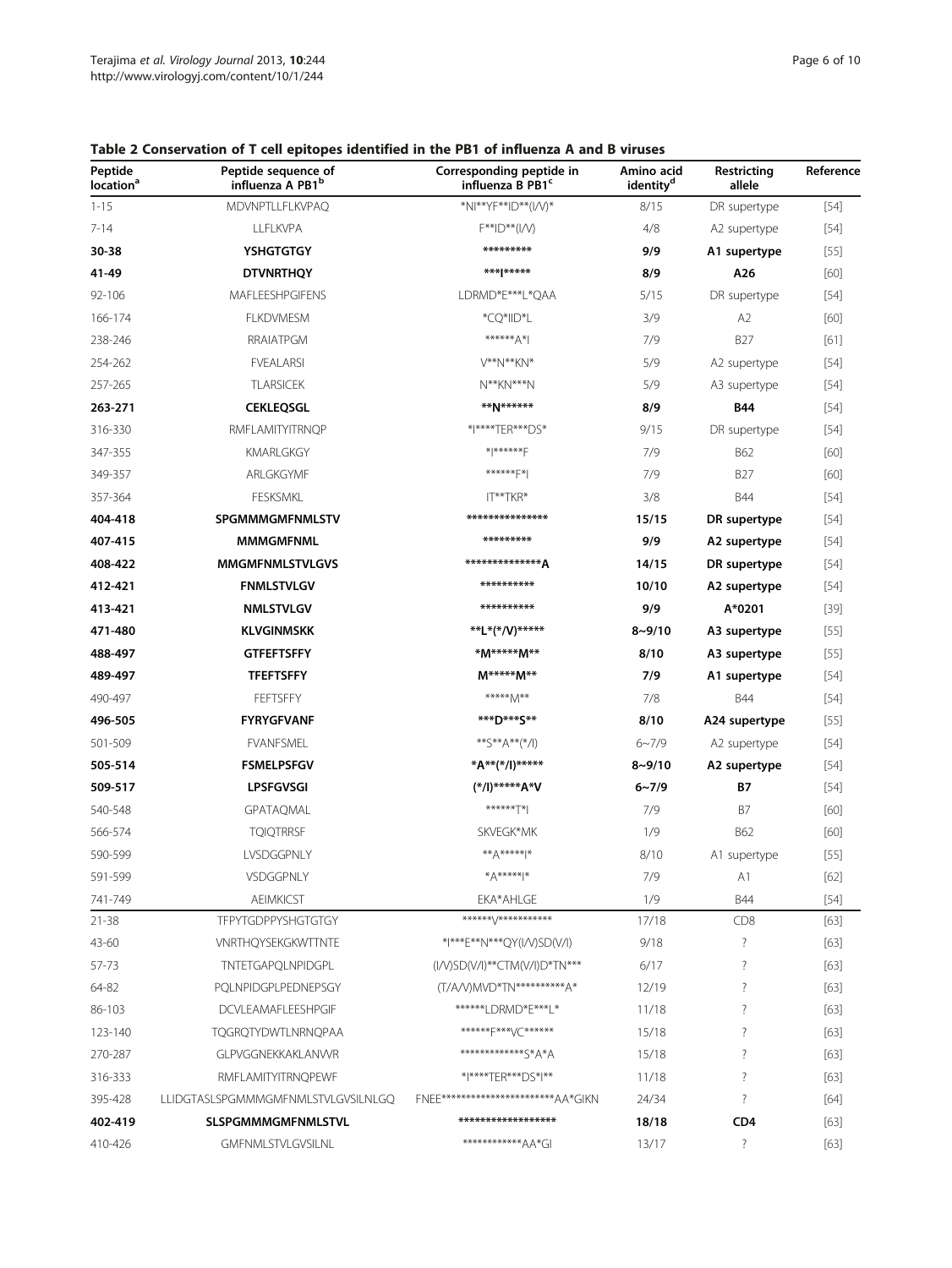| 417-433 | <b>TVLGVSILNLGQKRYTK</b>  | *****AA*GIKNIGNKE     | 6/17         | CD4             | $[63]$ |
|---------|---------------------------|-----------------------|--------------|-----------------|--------|
| 432-449 | TKTTYWWDGLOSSDDFAL        | GNKF*I *************  | 13/18        | CD4             | $[63]$ |
| 447-463 | <b>FALIVNAPNYAGIQAGV</b>  | ***F***KDF*TCMF*I     | 8/17         |                 | $[65]$ |
| 470-486 | CKI VGINMSKKKSYINR        | ***L*(*/V)********C*E | $13 - 14/17$ |                 | $[63]$ |
| 498-514 | RYGEVANESMELPSEGV         | *D***S**A**(*/I)***** | $13 - 14/17$ | CD <sub>8</sub> | $[63]$ |
| 505-521 | <b>FSMELPSEGVSGINESA</b>  | *A**(*/l)*****A*V**** | $13 - 14/17$ |                 | $[63]$ |
| 548-564 | LOLFIKDYRYTYRCHRG         | $1***+A***+*K***$     | 14/17        |                 | $[65]$ |
| 562-579 | <b>HRGDTQIQTRRSFELKKL</b> | ****SKVFGK*MKII*F*    | 7/18         |                 | $[63]$ |
| 705-722 | <b>YRRPVGISSMVFAMVSRA</b> | **K***OH**L***AH*L    | 11/18        | CD <sub>8</sub> | $[63]$ |

Table 2 Conservation of T cell epitopes identified in the PB1 of influenza A and B viruses (Continued)

<sup>a</sup>Based on the PB1 of A/Puerto Rico/8/34(H1N1) (NP\_040985).

<sup>b</sup>Amino acid sequence in the original publication.

c B/Wisconsin/01/2010 (B/Yamagata/16/88-lineage) and B/Brisbane/60/2008 (B/Victoria/2/87-like lineage).

<sup>d</sup>Embolden when all amino acids are identical or when the observed amino acid variation in B viruses does not decrease the SYFPEITHI binding score (<http://www.syfpeithi.de/bin/MHCServer.dll/EpitopePrediction.htm>).

viruses in rabbits [\[51\]](#page-8-0). Functionality of these antibodies against influenza viruses has not been reported. Studies showed that natural infection induced anti-NA antibodies in humans [[53\]](#page-8-0) and that vaccination with trivalent inactivated influenza vaccine (TIV) or live attenuated vaccine induced anti-NA antibodies [\[50](#page-8-0)]. It is not known if antibodies specific to this NA peptide are induced in humans by natural infection or vaccination.

# Conservation of T cell epitopes in PB1 among influenza A and B viruses

Among influenza A and B viral proteins only polymerase basic 1 has relatively high overall sequence homology compared to other viral proteins (Table [1\)](#page-1-0) [\[6](#page-7-0),[18](#page-7-0)]. PB1 was not considered to be an immunodominant protein in T cell responses against influenza viruses; however, a recent study reported that PB1 had more CD4<sup>+</sup> and CD8<sup>+</sup> T cell epitopes than any other influenza A virus proteins in humans [[54](#page-8-0)]. Of  $25$  CD8<sup>+</sup> T cell epitopes restricted by  $HLA-A1$ ,  $-A2$ ,  $-A3$ ,  $-A24$ ,  $-B7$  and  $-B44$ supertypes which are highly conserved among H1N1 (seasonal and 2009 pandemic), H2N2, H3N2, H5N1, H7N7 and H9N2 subtypes, six epitopes are on PB1. Only nucleoprotein has more epitopes (eight) [[55](#page-8-0)].

In mice, a DNA vaccine expressing the PB1 protein from A/Puerto Rico/8/34(H1N1) strain protected against homologous challenge (although the challenge was relatively modest with 1  $LD_{50}$  [[56\]](#page-8-0). Anti-PB1 antibodies were produced in the vaccinated mice. Since there is an example of a neutralizing antibody which can act within cells in Listeria monocytogenes infection [\[57](#page-8-0)], it is possible that these anti-PB1 antibodies mediate protection by affecting influenza virus-infected cells, and not by neutralizing cell-free virions. But, it is also reasonable to consider that T cell responses against PB1 (both CD4<sup>+</sup> and CD8<sup>+</sup>) may have been induced in vaccinated mice and contributed to the observed protection.

We looked at amino acid sequence conservation in T cell epitopes in the PB1 reported in the literature (all reported T cell epitopes in the influenza virus PB1 were identified using influenza A viruses or their amino acid sequences). The result is summarized in Table [2](#page-5-0). As expected from the 58% amino acid identity, 14 of the 32 well-characterized T cell epitopes (shown in the top half of the table) were identical or only had conservative amino acid variations. Twelve were CD8<sup>+</sup> T cell epitopes and two were CD4<sup>+</sup> T cell epitopes. Most of the CD8<sup>+</sup> T cell epitopes are restricted by HLA-A1, -A2, -A3 or - A24 supertypes [\[58](#page-8-0)] and the two  $CD4^+$  T cell epitopes are restricted by HLA-DR supertype [[59\]](#page-8-0) suggesting that these  $CD8<sup>+</sup>$  and  $CD4<sup>+</sup>$  T cell epitopes are expected to be recognized by a majority of human population. Eleven of the 14 conserved T cell epitopes were clustered in two regions, amino acid 404–422 and 471–517. The same regions also contain several less-characterized T cell epitopes (the bottom half of the table). The presence of these epitopes suggests that there are cross-reactive T cell responses between the PB1 proteins of influenza A and B viruses.

Commercial TIVs do not contain detectable levels of PB1 by two-dimensional high-performance liquid chromatography [[66,67\]](#page-9-0), and in mice TIV did not induce PB1-specific CD4<sup>+</sup> T cell responses [\[68](#page-9-0)]. It is not known if live attenuated vaccines induce PB1-specific CD4<sup>+</sup> and CD8<sup>+</sup> T cell responses.

Since  $CD4^+$  and  $CD8^+$  T cell responses tend to be more subtype-cross-reactive than antibody responses [[24,25,](#page-8-0)[69\]](#page-9-0), there are a variety of vaccine formulations designed to induce  $CD4^+$  and  $CD8^+$  T cell responses against influenza viral proteins (reviewed in [[25](#page-8-0)]). There are two DNA vaccine studies which used the PB1 gene or gene segments encoding peptide epitopes as a vaccine antigen. One is a plasmid DNA vaccine with full-length PB1 cDNA described above [[56\]](#page-8-0), and the other is a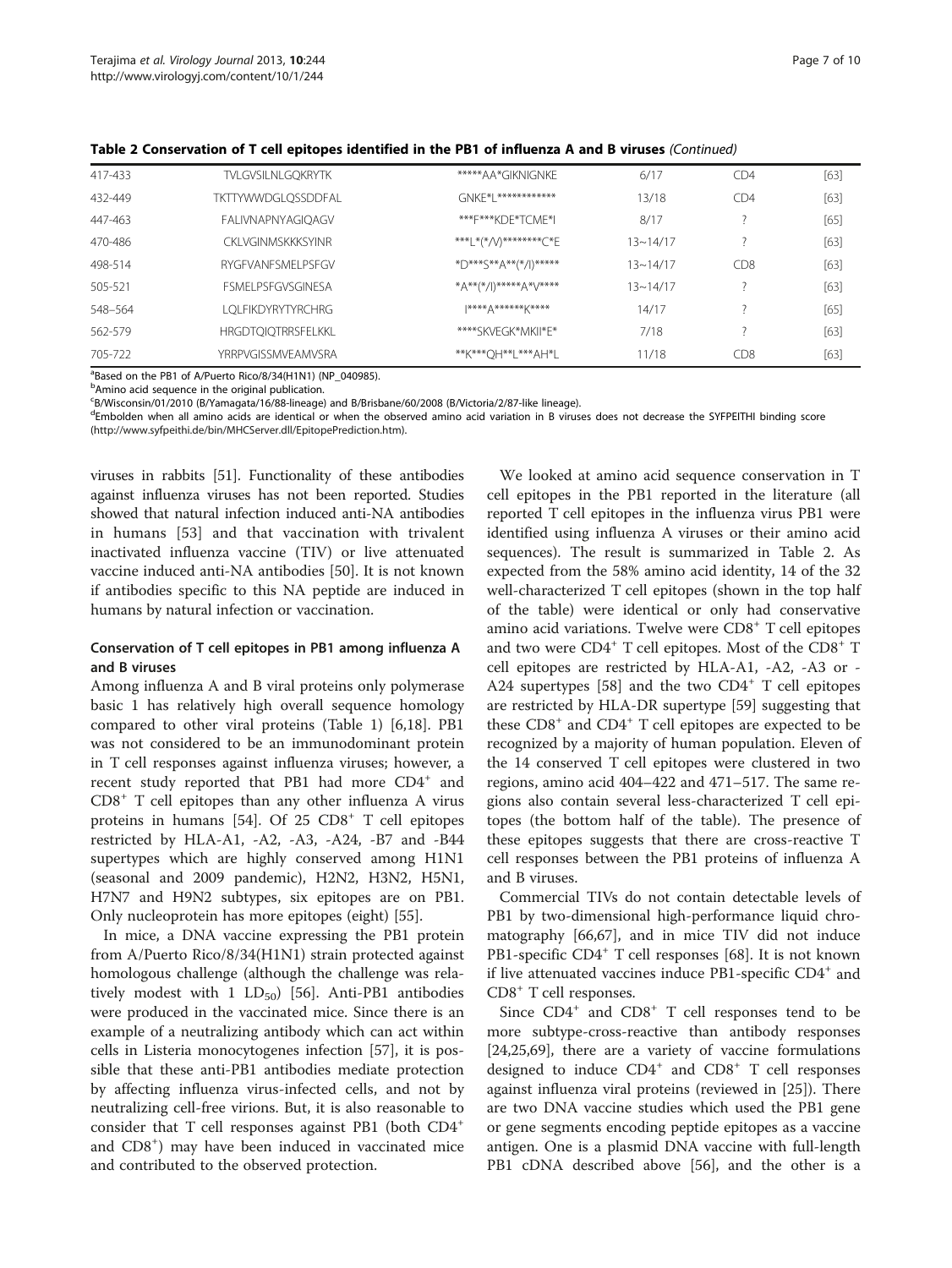<span id="page-7-0"></span>plasmid DNA vaccine made of 20 epitopes restricted by many different HLA-DR alleles designed to induce CD4<sup>+</sup> T cell responses in diverse ethnic groups [[70\]](#page-9-0). In the latter study focusing on CD4<sup>+</sup>, not CD8<sup>+</sup>, T cell responses, DNA vaccination alone failed to induce detectable levels of epitope-specific CD4<sup>+</sup> T cell responses in HLA-DR4 transgenic mice, however, the vaccinated mice showed protection against a challenge by A/Puerto Rico/8/34 (H1N1) (4  $LD_{50}$ ), although the relative contribution of CD4<sup>+</sup> T cell responses to the PB1 epitopes in protection was not known [\[70](#page-9-0)].

# Conclusions

The data we reviewed here show that B and T cell crossreactivity exists between influenza A and B viruses, which may have modulatory effects on the disease process and recovery. Although the antibody titers and the specific T cell frequencies induced by natural infection or standard vaccination may not be high enough to provide cross protection, it might be possible to develop immunization strategies to induce these cross-reactive responses more efficiently. Specifically, immunization strategies to induce the stalk-specific antibodies might also be efficacious for induction of the fusion peptide-specific antibodies (in addition to inducing stalk-specific antibodies, some of which may be cross-reactive to both influenza A and B viruses). DNA vaccine or recombinant viral vectors expressing PB1 cDNA alone may not be protective against high dose challenge, but may enhance protection against influenza conferred by immune responses to HA or NA.

# **Endnote**

<sup>a</sup>The conserved sequence reported in the paper [[35](#page-8-0)] contained errors. Authors' Correction will be published in the Journal of Virology, volume 87, issue 16 in 2013.

#### Abbreviations

PB1: Polymerase basic 1; NP: Nucleoprotein; M1: Matrix 1 protein; HA: Hemagglutinin; NA: Neuraminidase; NS1: Nonstructural protein 1; NEP: Nuclear export protein; M2: Matrix 2 protein; PB2: Polymerase basic 2; PA: Polymerase acid; LD<sub>50</sub>: 50% lethal dose; KLH: Keyhole limpet hemocyanin.

#### Competing interests

The authors declare that they have no competing interests.

#### Authors' contributions

MT wrote the initial draft. All authors discussed, read and approved the final manuscript.

## Acknowledgements

We thank Ivan Košík for discussion.

The authors were supported by the National Institutes of Health /National Institute of Allergy and Infectious Diseases grant U19 AI-057319. We also thank reviewers of this manuscript for useful comments.

#### Author details

<sup>1</sup>Division of Infectious Diseases and Immunology, Department of Medicine, University of Massachusetts Medical School, 55 Lake Avenue North, Worcester, MA 01655, USA. <sup>2</sup>Division of Diabetes, Department of Medicine, University of Massachusetts Medical School, Worcester, MA, USA.

Received: 5 June 2013 Accepted: 24 July 2013 Published: 26 July 2013

#### References

- 1. Cox NJ, Fuller F, Kaverin N, Klenk H-D, Lamb RA, Mahy BWJ, McCauley J, Nakamura K, Palese P, Webster R, Regenmortel MHV, Fauquet CM, Bishop DHL, Carstens EB, Estes MK, Lemon SM, Maniloff J, Mayo MA, McGeoch DJ, Pringle CR, Wickner RB: FAMILY ORTHOMYXOVIRIDAE. In Virus Taxonomy Classification and Nomenclature of Viruses. San Diego: Academic Press; 2000:585–597.
- 2. Atmar RL: Influenza Viruses. In Manual of Clinical Microbiology. Volume 2. 9th edition. Edited by Murray PR, Baron EJ, Jorgensen JH, Landry ML, Pfaller MA. Washington, DC: ASM Press: 2007:1340-1351.
- 3. Tong S, Li Y, Rivailler P, Conrardy C, Castillo DA, Chen LM, Recuenco S, Ellison JA, Davis CT, York IA, et al: A distinct lineage of influenza A virus from bats. Proc Natl Acad Sci U S A 2012, 109:4269–4274.
- 4. Zhu X, Yu W, McBride R, Li Y, Chen LM, Donis RO, Tong S, Paulson JC, Wilson IA: Hemagglutinin homologue from H17N10 bat influenza virus exhibits divergent receptor-binding and pH-dependent fusion activities. Proc Natl Acad Sci U S A 2013, 110:1458–1463.
- 5. Hayden FG, Palese P: Influenza Virus. In Clinical Virology. 2nd edition. Edited by Richman DD, Whitley RJ, Hayden FG. Washington, DC: ASM Press; 2002:891–920.
- Yamashita M, Krystal M, Palese P: Comparison of the three large polymerase proteins of influenza A, B, and C viruses. Virology 1989, 171:458–466.
- 7. Gammelin M, Altmuller A, Reinhardt U, Mandler J, Harley VR, Hudson PJ, Fitch WM, Scholtissek C: Phylogenetic analysis of nucleoproteins suggests that human influenza A viruses emerged from a 19th-century avian ancestor. Mol Biol Evol 1990, 7:194–200.
- 8. Webster RG, Bean WJ, Gorman OT, Chambers TM, Kawaoka Y: Evolution and ecology of influenza A viruses. Microbiol Rev 1992, 56:152–179.
- 9. Krossoy B, Hordvik I, Nilsen F, Nylund A, Endresen C: The putative polymerase sequence of infectious salmon anemia virus suggests a new genus within the Orthomyxoviridae. J Virol 1999, 73:2136-2142.
- 10. Suzuki Y, Nei M: Origin and evolution of influenza virus hemagglutinin genes. Mol Biol Evol 2002, 19:501–509.
- 11. O'Brien JD, She ZS, Suchard MA: Dating the time of viral subtype divergence. BMC Evol Biol 2008, 8:172.
- 12. Palese P, Shaw ML: Orthomyxoviridae: The Viruses and Their Replication. In Fields Virology. Edited by Knipe DM, Howley PM. Philadelphia: Lippincott Williams & Wilkins; 2007:1648–1689.
- 13. Jackson D, Elderfield RA, Barclay WS: Molecular studies of influenza B virus in the reverse genetics era. J Gen Virol 2011, 92:1-17.
- 14. Ruigrok RWH: Structure of Influenza A, B and C Viruses. In Textbook of INFLUENZA. Edited by Nicholson KG, Webster RG, Hay AJ. Malden: Blackwell Science; 1998:29–42.
- 15. Schulman JL, Kilbourne ED: Induction of Partial Specific Heterotypic Immunity in Mice by a Single Infection with Influenza a Virus. J Bacteriol 1965, 89:170–174.
- 16. Epstein SL, Lo CY, Misplon JA, Lawson CM, Hendrickson BA, Max EE, Subbarao K: Mechanisms of heterosubtypic immunity to lethal influenza A virus infection in fully immunocompetent, T cell-depleted, beta2 microglobulin-deficient, and J chain-deficient mice. J Immunol 1997, 158:1222–1230.
- 17. O'Donnell CD, Wright A, Vogel LN, Wei CJ, Nabel GJ, Subbarao K: Effect of priming with H1N1 influenza viruses of variable antigenic distances on challenge with 2009 pandemic H1N1 virus. J Virol 2012, 86:8625–8633.
- 18. Kemdirim S, Palefsky J, Briedis DJ: Influenza B virus PB1 protein; nucleotide sequence of the genome RNA segment predicts a high degree of structural homology with the corresponding influenza A virus polymerase protein. Virology 1986, 152:126–135.
- 19. Mould JA, Paterson RG, Takeda M, Ohigashi Y, Venkataraman P, Lamb RA, Pinto LH: Influenza B virus BM2 protein has ion channel activity that conducts protons across membranes. Dev Cell 2003, 5:175–184.
- 20. Stanekova Z, Vareckova E: Conserved epitopes of influenza A virus inducing protective immunity and their prospects for universal vaccine development. Virol J 2010, 7:351.
- 21. Laursen NS, Wilson IA: Broadly neutralizing antibodies against influenza viruses. Antiviral Res 2013, 98:476–483.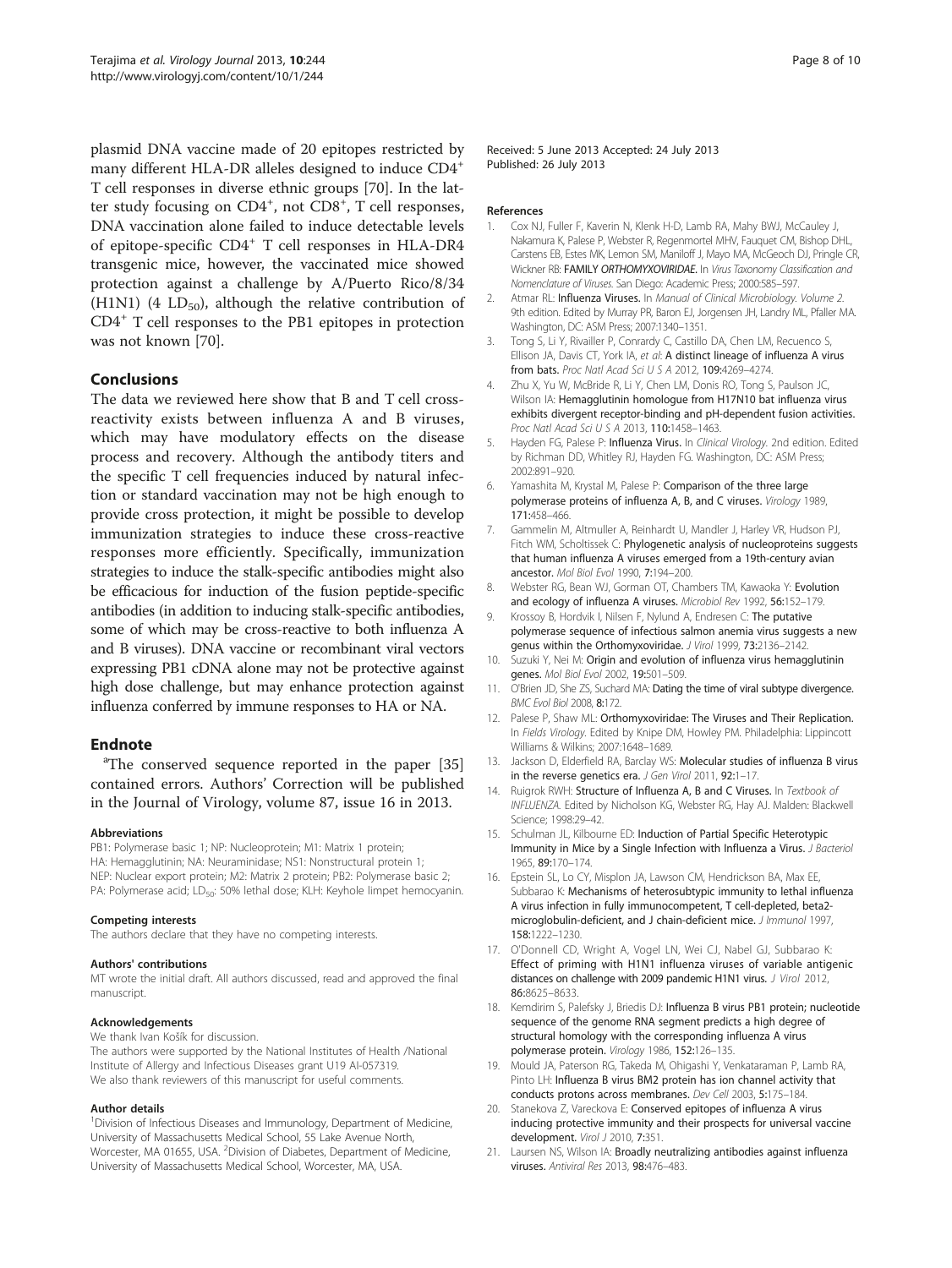- <span id="page-8-0"></span>22. Heiny AT, Miotto O, Srinivasan KN, Khan AM, Zhang GL, Brusic V, Tan TW, August JT: Evolutionarily conserved protein sequences of influenza a viruses, avian and human, as vaccine targets. PLoS ONE 2007, 2:e1190.
- 23. Bui HH, Peters B, Assarsson E, Mbawuike I, Sette A: Ab and T cell epitopes of influenza A virus, knowledge and opportunities. Proc Natl Acad Sci U S A 2007, 104:246–251.
- 24. Grebe KM, Yewdell JW, Bennink JR: Heterosubtypic immunity to influenza A virus: where do we stand? Microbes Infect 2008, 10:1024–1029.
- 25. Epstein SL, Price GE: Cross-protective immunity to influenza A viruses. Expert Rev Vaccines 2010, 9:1325–1341.
- 26. Krystal M, Elliott RM, Benz EW Jr, Young JF, Palese P: Evolution of influenza A and B viruses: conservation of structural features in the hemagglutinin genes. Proc Natl Acad Sci U S A 1982, 79:4800-4804.
- 27. Chun S, Li C, Van Domselaar G, Wang J, Farnsworth A, Cui X, Rode H, Cyr TD, He R, Li X: Universal antibodies and their applications to the quantitative determination of virtually all subtypes of the influenza A viral hemagglutinins. Vaccine 2008, 26:6068-6076.
- 28. Cross KJ, Langley WA, Russell RJ, Skehel JJ, Steinhauer DA: Composition and functions of the influenza fusion peptide. Protein Pept Lett 2009, 16:766–778.
- 29. Atassi MZ, Webster RG: Localization, synthesis, and activity of an antigenic site on influenza virus hemagglutinin. Proc Natl Acad Sci U S A 1983, 80:840–844.
- 30. Prabhu N, Prabakaran M, Ho HT, Velumani S, Qiang J, Goutama M, Kwang J: Monoclonal antibodies against the fusion peptide of hemagglutinin protect mice from lethal influenza A virus H5N1 infection. J Virol 2009, 83:2553–2562.
- 31. Hashem AM, Van Domselaar G, Li C, Wang J, She YM, Cyr TD, Sui J, He R, Marasco WA, Li X: Universal antibodies against the highly conserved influenza fusion peptide cross-neutralize several subtypes of influenza A virus. Biochem Biophys Res Commun 2010, 403:247–251.
- 32. Stanekova Z, Kiraly J, Stropkovska A, Mikuskova T, Mucha V, Kostolansky F, Vareckova E: Heterosubtypic protective immunity against influenza A virus induced by fusion peptide of the hemagglutinin in comparison to ectodomain of M2 protein. Acta Virol 2011, 55:61-67.
- 33. Janulikova J, Stanekova Z, Mucha V, Kostolansky F, Vareckova E: Two distinct regions of HA2 glycopolypeptide of influenza virus hemagglutinin elicit cross-protective immunity against influenza. Acta Virol 2012, 56:169–176.
- 34. Liu X, Liu Y, Zhang Y, Chen Z, Tang Z, Xu Q, Wang Y, Zhao P, Qi Z: Preexisting immunity with high neutralizing activity to 2009 pandemic H1N1 influenza virus in Shanghai population. PLoS One 2013, 8:e58810.
- 35. Babon JA, Cruz J, Ennis FA, Yin L, Terajima M: A human CD4+ T cell epitope in the influenza hemagglutinin is cross-reactive to influenza A virus subtypes and to influenza B virus. J Virol 2012, 86:9233–9243.
- 36. McKinstry KK, Strutt TM, Kuang Y, Brown DM, Sell S, Dutton RW, Swain SL: Memory CD4+ T cells protect against influenza through multiple synergizing mechanisms. J Clin Invest 2012, 122:2847-2856.
- 37. Boonnak K, Subbarao K: Memory CD4+ T cells: beyond "helper" functions. J Clin Invest 2012, 122:2768–2770.
- 38. Wilkinson TM, Li CK, Chui CS, Huang AK, Perkins M, Liebner JC, Lambkin-Williams R, Gilbert A, Oxford J, Nicholas B, et al: Preexisting influenza-specific CD4+ T cells correlate with disease protection against influenza challenge in humans. Nat Med 2012, 18:274–280.
- 39. Gianfrani C, Oseroff C, Sidney J, Chesnut RW, Sette A: Human memory CTL response specific for influenza A virus is broad and multispecific. Hum Immunol 2000, 61:438–452.
- 40. Kosor Krnic E, Gagro A, Drazenovic V, Kuzman I, Jeren T, Cecuk-Jelicic E, Kerhin-Brkljacic V, Gjenero-Margan I, Kaic B, Rakusic S, et al: Enumeration of haemagglutinin-specific CD8+ T cells after influenza vaccination using MHC class I peptide tetramers. Scand J Immunol 2008, 67:86–94.
- 41. Dreyfus C, Laursen NS, Kwaks T, Zuijdgeest D, Khayat R, Ekiert DC, Lee JH, Metlagel Z, Bujny MV, Jongeneelen M, et al: Highly conserved protective epitopes on influenza B viruses. Science 2012, 337:1343–1348.
- 42. Eckert DM, Kay MS: Stalking influenza. Proc Natl Acad Sci U S A 2010, 107:13563–13564.
- 43. Nabel GJ, Fauci AS: Induction of unnatural immunity: prospects for a broadly protective universal influenza vaccine. Nat Med 2010, 16:1389–1391.
- 44. Krammer F, Margine I, Tan GS, Pica N, Krause JC, Palese P: A carboxyterminal trimerization domain stabilizes conformational epitopes on the

stalk domain of soluble recombinant hemagglutinin substrates. PLoS One 2012, 7:e43603.

- 45. Miller MS, Tsibane T, Krammer F, Hai R, Rahmat S, Basler CF, Palese P: 1976 and 2009 H1N1 influenza virus vaccines boost anti-hemagglutinin stalk antibodies in humans. J Infect Dis 2013, 207:98–105.
- 46. Wei CJ, Boyington JC, McTamney PM, Kong WP, Pearce MB, Xu L, Andersen H, Rao S, Tumpey TM, Yang ZY, Nabel GJ: Induction of broadly neutralizing H1N1 influenza antibodies by vaccination. Science 2010, 329:1060–1064.
- 47. Steel J, Lowen AC, Wang TT, Yondola M, Gao Q, Haye K, Garcia-Sastre A, Palese P: Influenza virus vaccine based on the conserved hemagglutinin stalk domain. MBio 2010, 1:e00018–00010.
- 48. Bommakanti G, Citron MP, Hepler RW, Callahan C, Heidecker GJ, Najar TA, Lu X, Joyce JG, Shiver JW, Casimiro DR, et al: Design of an HA2-based Escherichia coli expressed influenza immunogen that protects mice from pathogenic challenge. Proc Natl Acad Sci U S A 2010, 107:13701–13706.
- Sui J, Sheehan J, Hwang WC, Bankston LA, Burchett SK, Huang CY, Liddington RC, Beigel JH, Marasco WA: Wide prevalence of heterosubtypic broadly neutralizing human anti-influenza A antibodies. Clin Infect Dis 2011, 52:1003–1009.
- 50. Marcelin G, Sandbulte MR, Webby RJ: Contribution of antibody production against neuraminidase to the protection afforded by influenza vaccines. Rev Med Virol 2012, 22:267–279.
- 51. Gravel C, Li C, Wang J, Hashem AM, Jaentschke B, Xu KW, Lorbetskie B, Gingras G, Aubin Y, Van Domselaar G, et al: Qualitative and quantitative analyses of virtually all subtypes of influenza A and B viral neuraminidases using antibodies targeting the universally conserved sequences. Vaccine 2010, 28:5774–5784.
- 52. Colman PM, Hoyne PA, Lawrence MC: Sequence and structure alignment of paramyxovirus hemagglutinin-neuraminidase with influenza virus neuraminidase. J Virol 1993, 67:2972–2980.
- 53. Kilbourne ED, Christenson WN, Sande M: Antibody response in man to influenza virus neuraminidase following influenza. J Virol 1968, 2:761–762.
- 54. Assarsson E, Bui HH, Sidney J, Zhang Q, Glenn J, Oseroff C, Mbawuike IN, Alexander J, Newman MJ, Grey H, Sette A: Immunomic analysis of the repertoire of T-cell specificities for influenza A virus in humans. J Virol 2008, 82:12241–12251.
- 55. Alexander J, Bilsel P, del Guercio MF, Marinkovic-Petrovic A, Southwood S, Stewart S, Ishioka G, Kotturi MF, Botten J, Sidney J, et al: **Identification of** broad binding class I HLA supertype epitopes to provide universal coverage of influenza A virus. Hum Immunol 2010, 71:468–474.
- 56. Kosik I, Krejnusova I, Praznovska M, Polakova K, Russ G: A DNA vaccine expressing PB1 protein of influenza A virus protects mice against virus infection. Arch Virol 2012.
- 57. Edelson BT, Unanue ER: Intracellular antibody neutralizes Listeria growth. Immunity 2001, 14:503–512.
- 58. Sette A, Sidney J: Nine major HLA class I supertypes account for the vast preponderance of HLA-A and -B polymorphism. Immunogenetics 1999, 50:201–212.
- 59. Southwood S, Sidney J, Kondo A, del Guercio MF, Appella E, Hoffman S, Kubo RT, Chesnut RW, Grey HM, Sette A: Several common HLA-DR types share largely overlapping peptide binding repertoires. J Immunol 1998, 160:3363–3373.
- 60. Wang M, Lamberth K, Harndahl M, Roder G, Stryhn A, Larsen MV, Nielsen M, Lundegaard C, Tang ST, Dziegiel MH, et al: CTL epitopes for influenza A including the H5N1 bird flu; genome-, pathogen-, and HLA-wide screening. Vaccine 2007, 25:2823–2831.
- 61. Terajima M, Cruz J, Leporati AM, Orphin L, Babon JA, Co MD, Pazoles P, Jameson J, Ennis FA: Influenza A virus matrix protein 1-specific human CD8+ T-cell response induced in trivalent inactivated vaccine recipients. J Virol 2008, 82:9283–9287.
- 62. DiBrino M, Tsuchida T, Turner RV, Parker KC, Coligan JE, Biddison WE: HLA-A1 and HLA-A3 T cell epitopes derived from influenza virus proteins predicted from peptide binding motifs. J Immunol 1993, 151:5930-5935.
- 63. Lee LY, LA H d, Simmons C, de Jong MD, Chau NV, Schumacher R, Peng YC, McMichael AJ, Farrar JJ, Smith GL, et al: Memory T cells established by seasonal human influenza A infection cross-react with avian influenza A (H5N1) in healthy individuals. J Clin Invest 2008, 118:3478–3490.
- 64. Stoloff GA, Caparros-Wanderley W: Synthetic multi-epitope peptides identified in silico induce protective immunity against multiple influenza serotypes. Eur J Immunol 2007, 37:2441-2449.